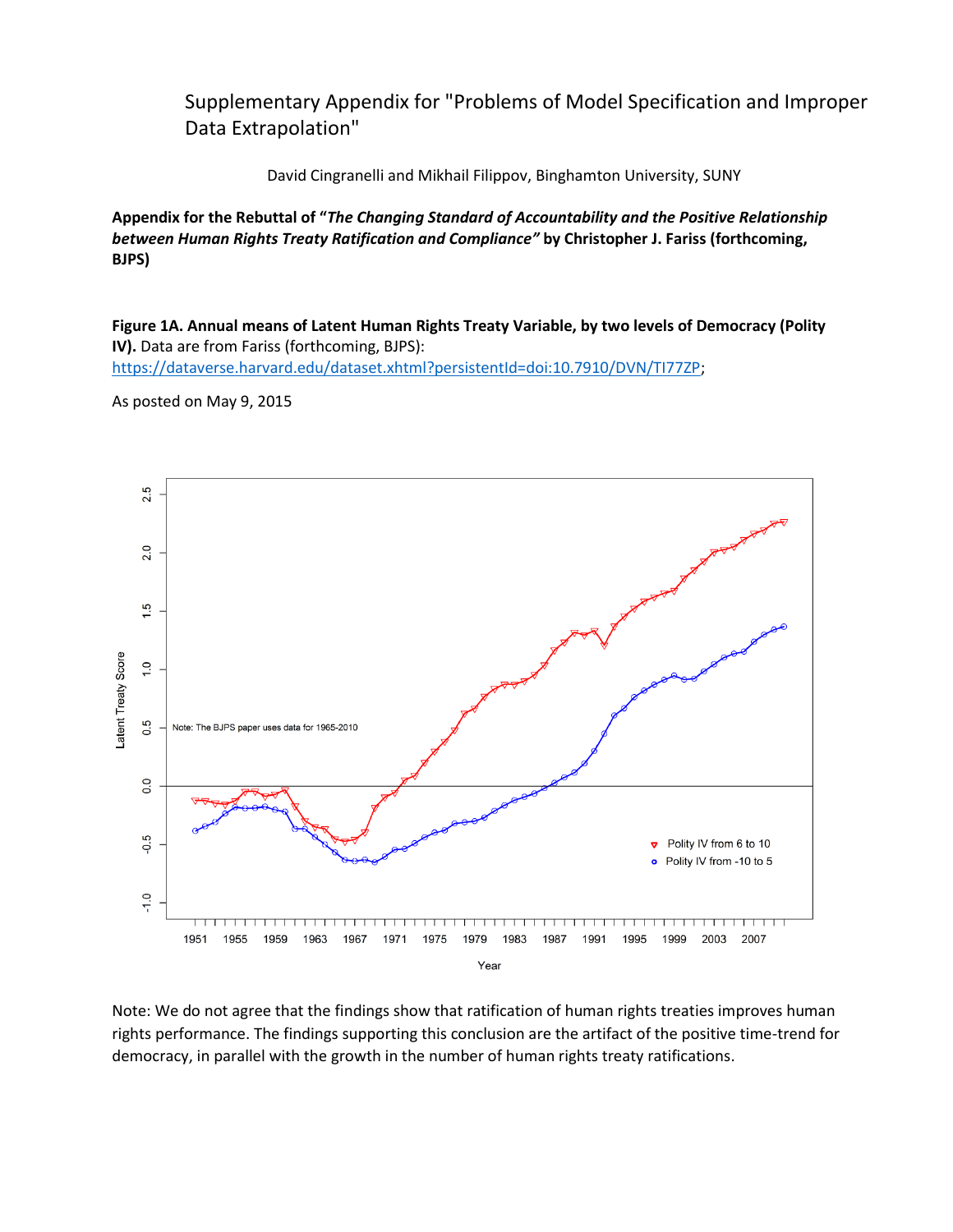**Figure 2A. Annual means of "Corrected" Human Rights Scores created by Dynamic IRM, by two levels of Democracy (Polity IV).** Data are from Fariss (forthcoming, BJPS): [https://dataverse.harvard.edu/dataset.xhtml?persistentId=doi:10.7910/DVN/TI77ZP;](https://dataverse.harvard.edu/dataset.xhtml?persistentId=doi:10.7910/DVN/TI77ZP)

As posted on May 9, 2015



Note: Figure 2A groups the *Corrected Scores* by the level of democracy. Notice that for democracies (Polity IV ≥ 6), the *Corrected Scores* recorded decline since 1980. Performance of non-democracies was up and down with a little overall improvement. Thus, if the average *Corrected Scores* are increasing over time, this is because the proportion of democracies in the sample goes up, almost doubling between 1965 and 2010 (from 30% to 58%).

Figure 2A also demonstrates that the *Corrected Scores*, which incorporate the assumption about a change in the standards of accountability, still show little improvement in human rights practices. Once average *Corrected Scores* are disaggregated based on the level of democracy, they provide no clear evidence that that there have been "real improvements to the level of respect for human rights". Any improvements in the worldwide average level of respect for human rights is due almost entirely to the increase in the proportion of democratic states worldwide, especially since the end of the cold war.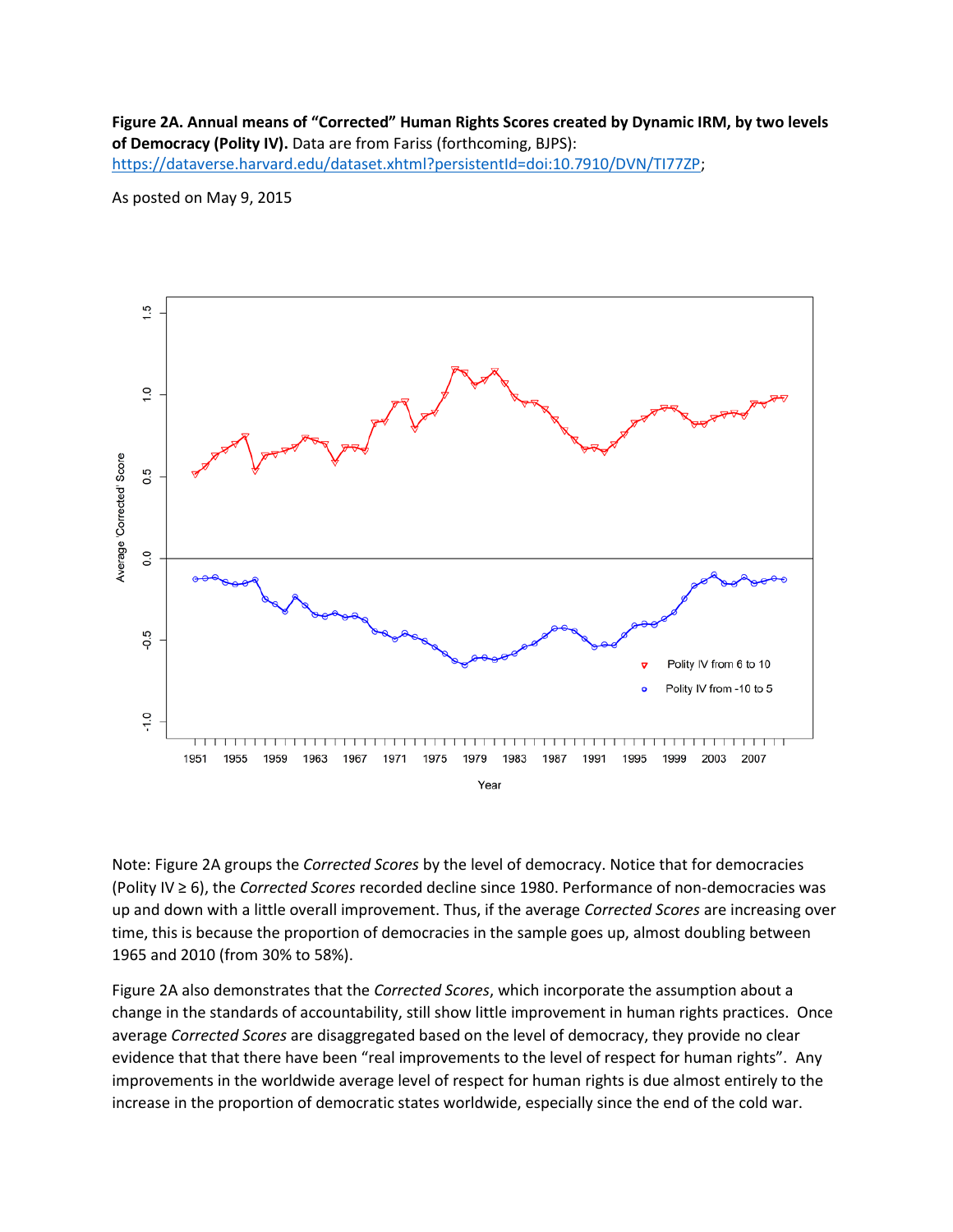Farris calculates two new measures of human rights, "*Corrected*" human rights scores and "*Uncorrected*" human rights scores. *Corrected* Scores assume changing standards of accountability in the records of human rights violations and the *Uncorrected* Scores based on conventional assumptions of IRM. The difference between the results obtained from OLS models for the period **1965-2010** using *Corrected* and *Uncorrected* Scores serves as his primary evidence that the changing standards are a real problem (see Figures 3-12 in the paper).

. Farris's scores are available for observations since 1949, but in the paper he excluded observations prior to 1965. We re-estimated all the models presented in the paper for the period **1981-2010** (the range of the CIRI data) using the Fariss's dataset. The re-estimated regressions produced statistically insignificant differences between the coefficients obtained for the *Corrected* and *Uncorrected Scores* (see Figures 3A-12A below).

Data are from Fariss (forthcoming, BJPS): [https://dataverse.harvard.edu/dataset.xhtml?persistentId=doi:10.7910/DVN/TI77ZP;](https://dataverse.harvard.edu/dataset.xhtml?persistentId=doi:10.7910/DVN/TI77ZP)

#### As posted on May 9, 2015

As in the paper, re-estimated coefficient from the linear models using the dependent latent physical integrity variables from the constant standard model (the Uncorrected Scores) and the dynamic standard model (Corrected Scores) respectively. The author tried 10 different measures of Treaty Ratification as the main independent variables. In total, there are 80 pairs of the model specifications. However, for the period 1981-2010, only for 2 out 80 total pairs there are statistically significant differences for the coefficients obtained for the Corrected and Uncorrected Scores.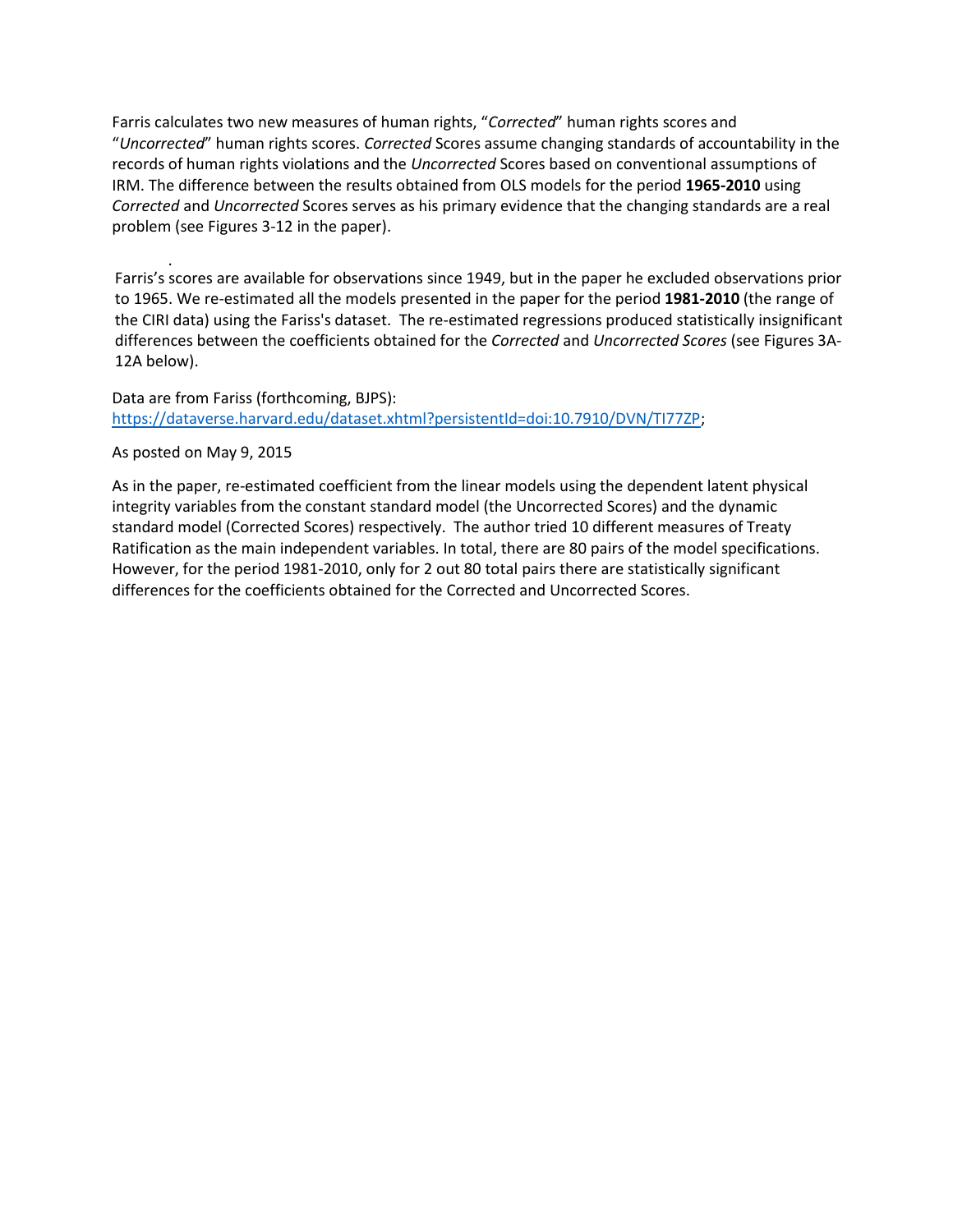The thick lines represent +-1 the standard error of the coefficient. The thin lines represent +-2 the standard error of the coefficient. **All differences are not statistically different from 0.** 

## Figure 3A Difference Between Linear Model Coefficients for Latent Human Rights Treaty Variable

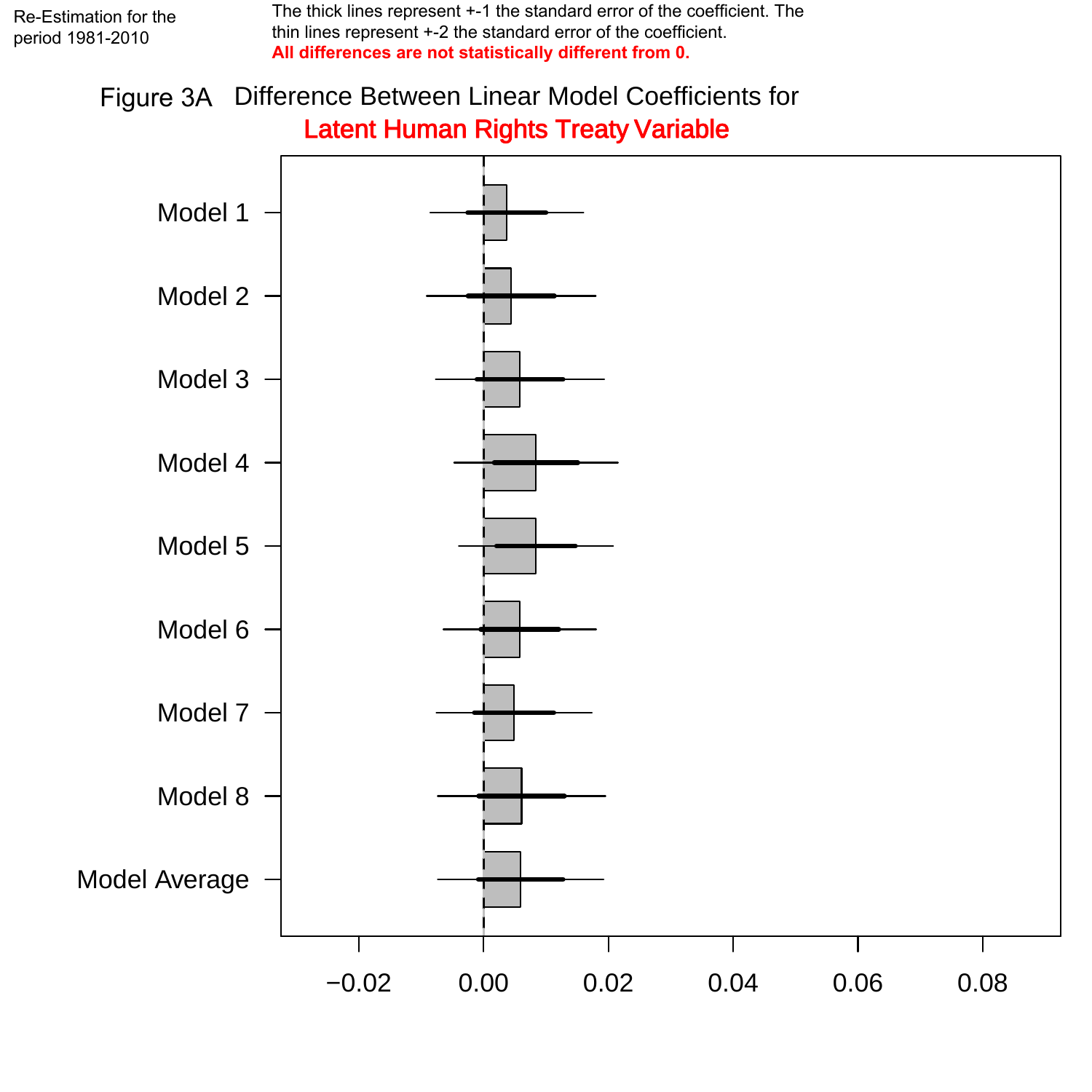Figure 4A Difference Between Linear Model Coefficients for



Re-Estimation for the period 1981-2010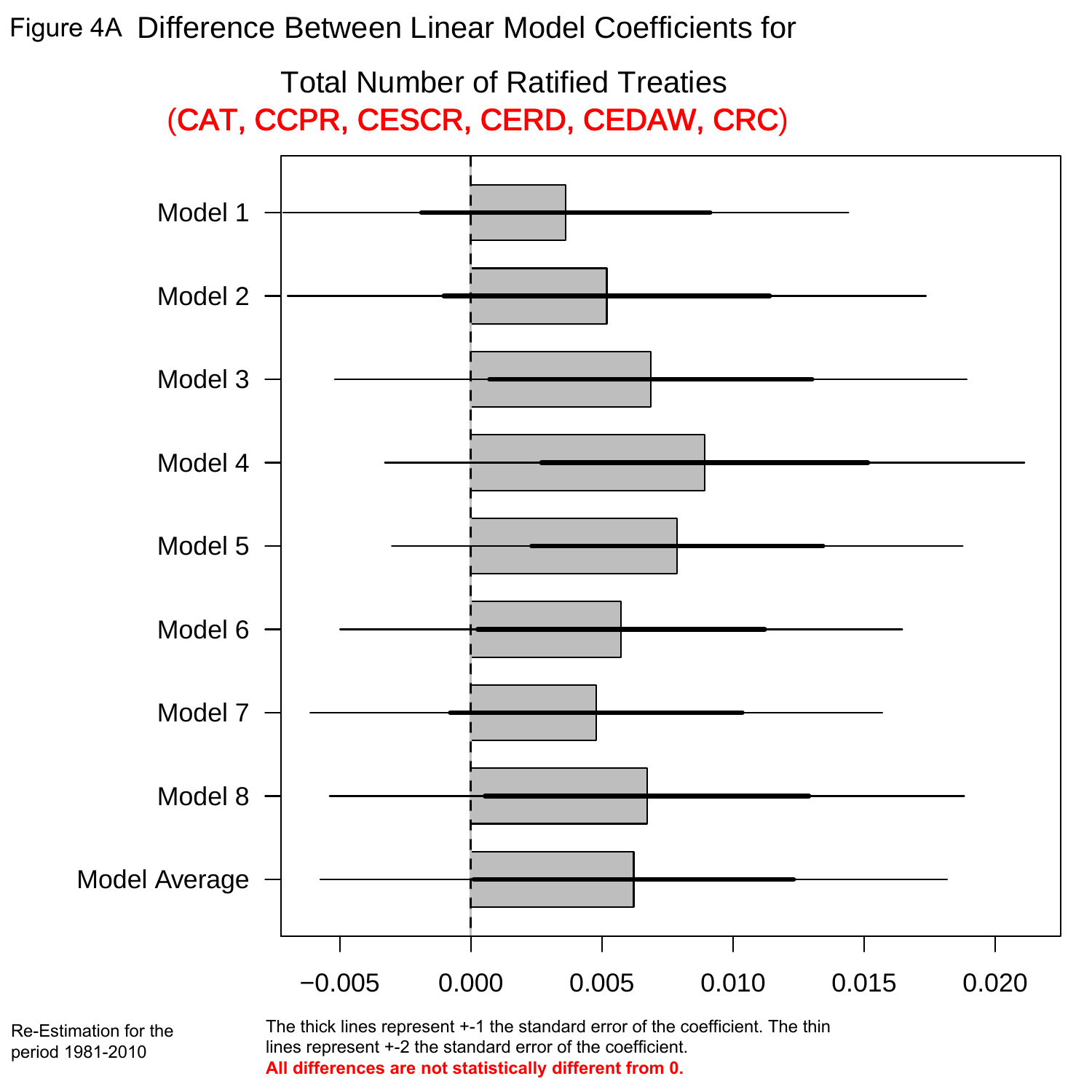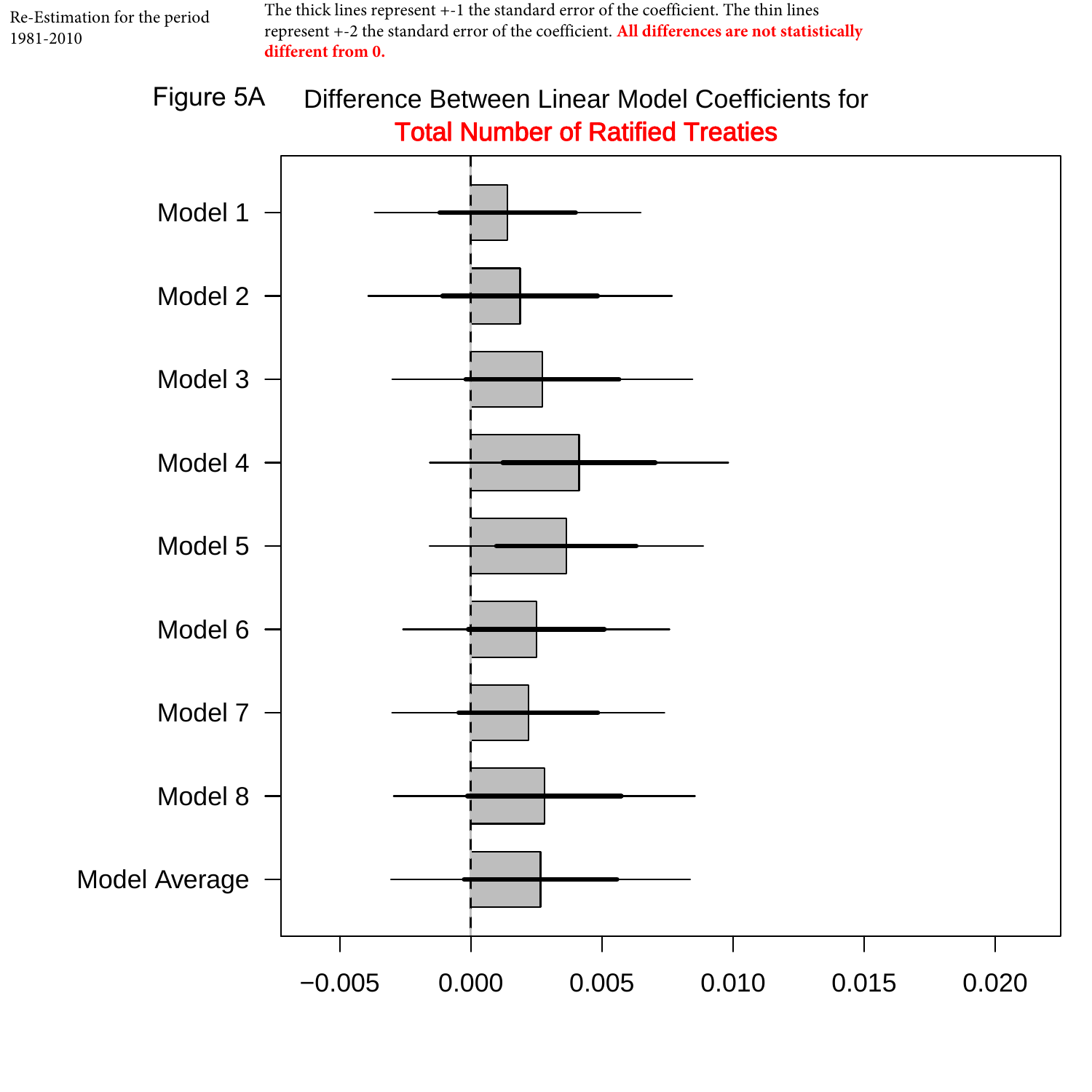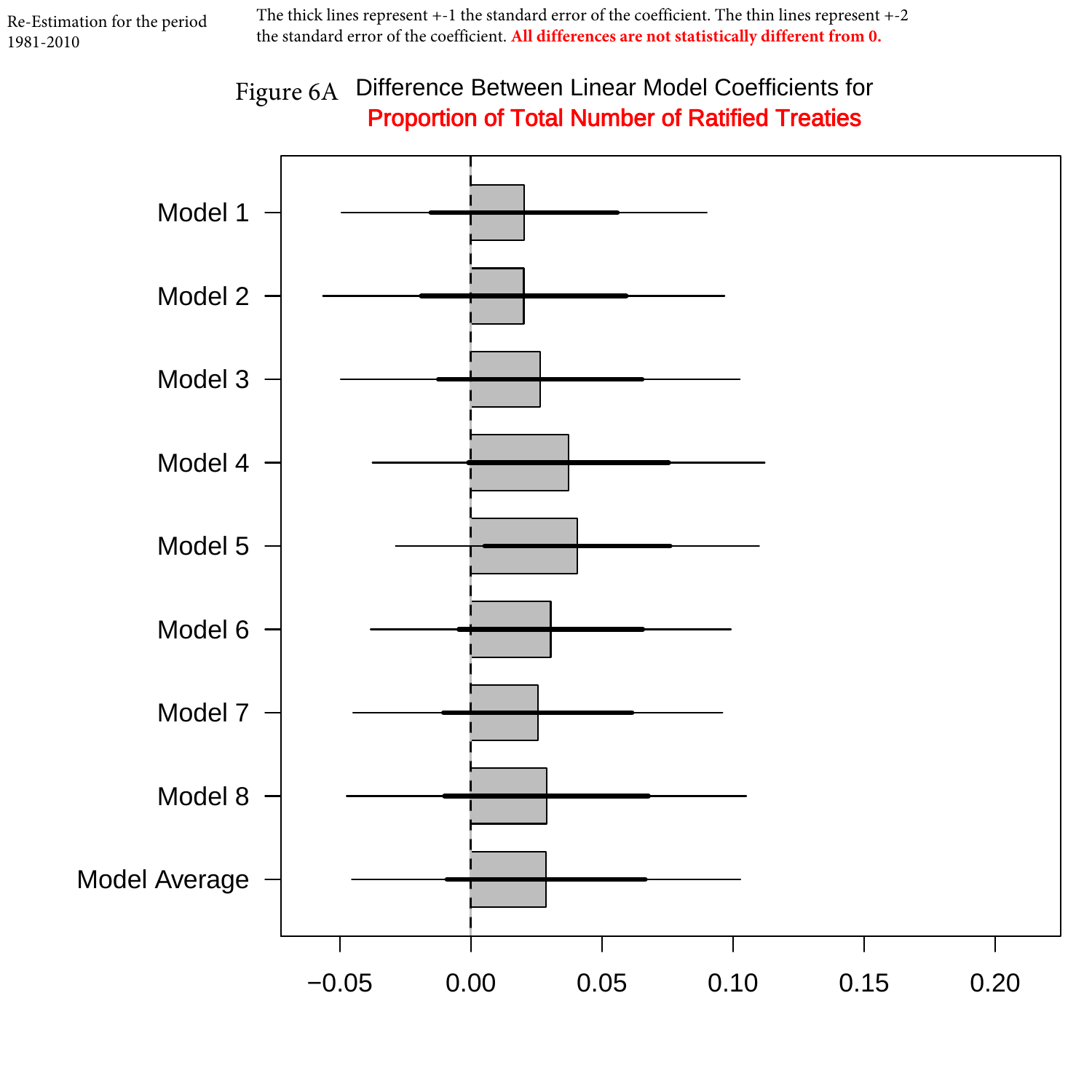The thick lines represent +-1 the standard error of the coefficient. The thin lines represent +-2 the standard error of the coefficient. **All differences are not statistically different from 0.** 

# Figure 7A Difference Between Linear Model Coefficients for Convention Against Torture

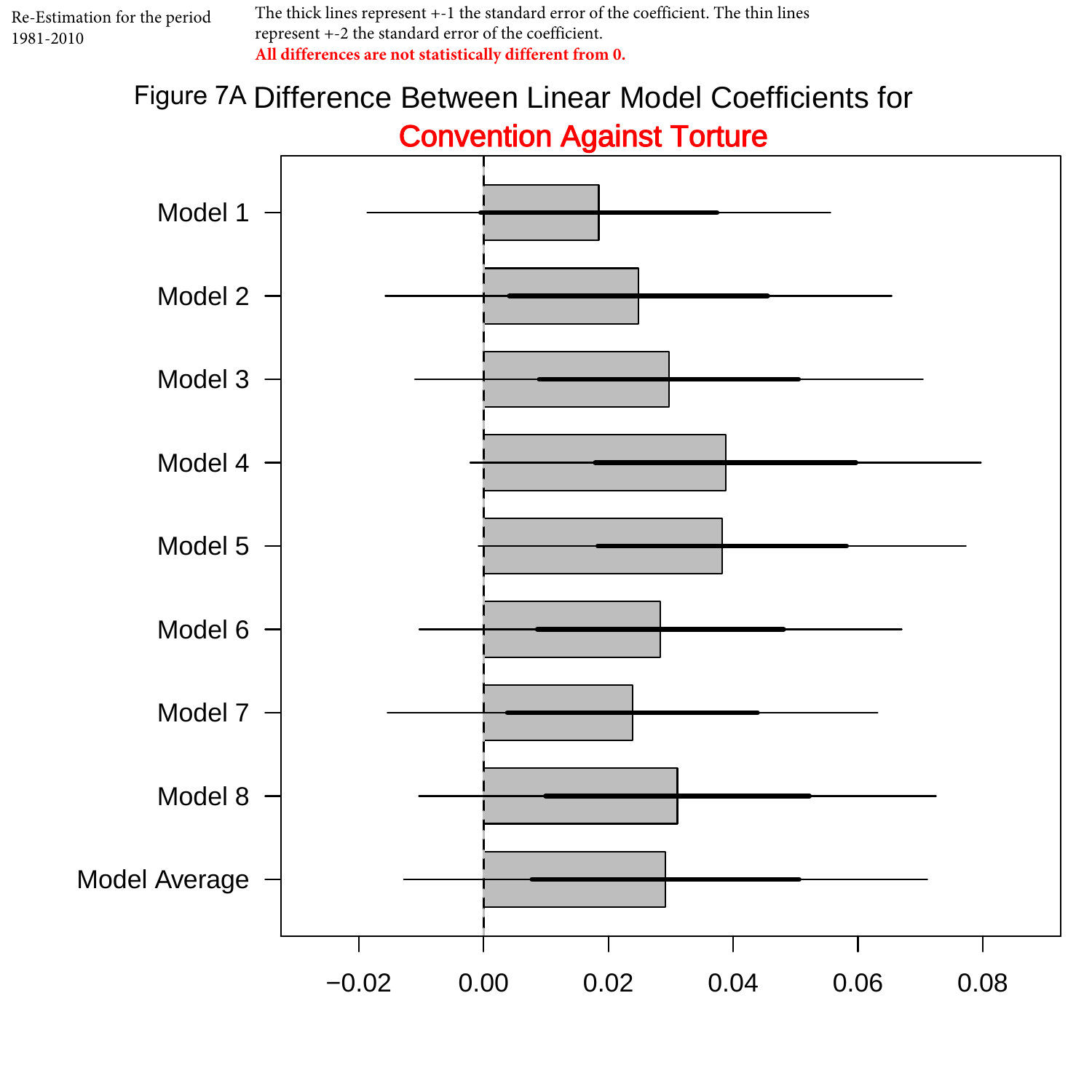

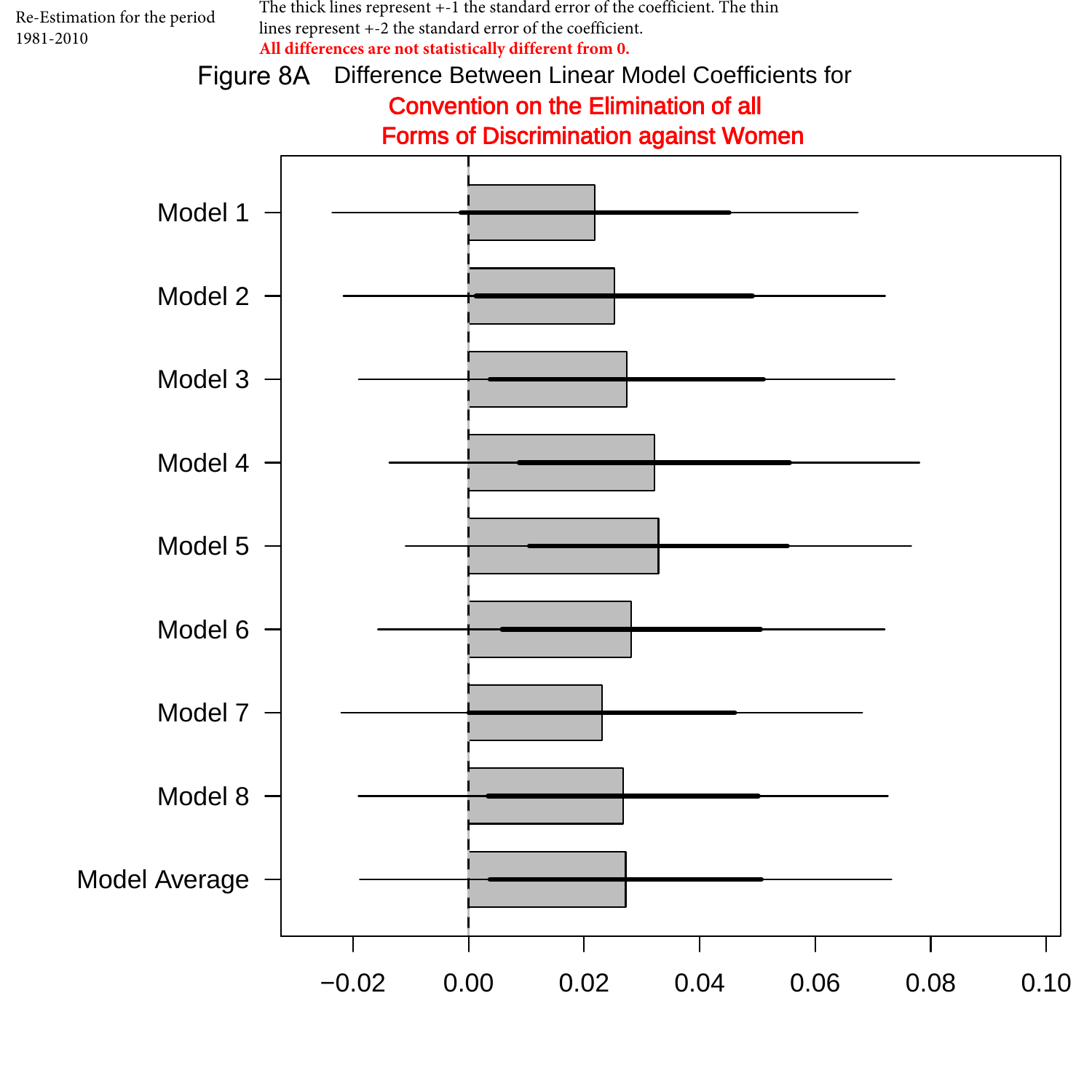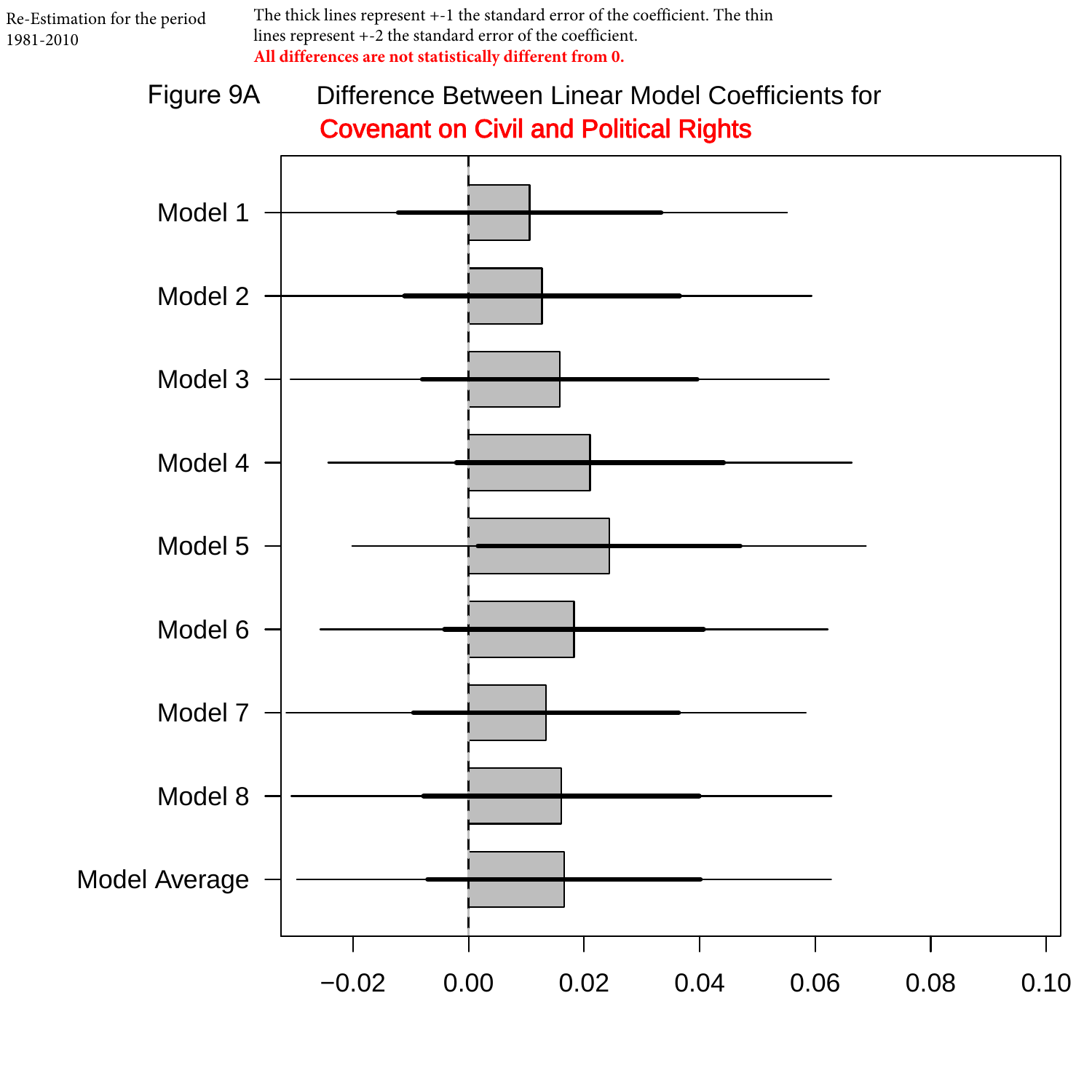

Figure 10A Difference Between Linear Model Coefficients for

### Covenant on Economic, Social and Cultural Rights

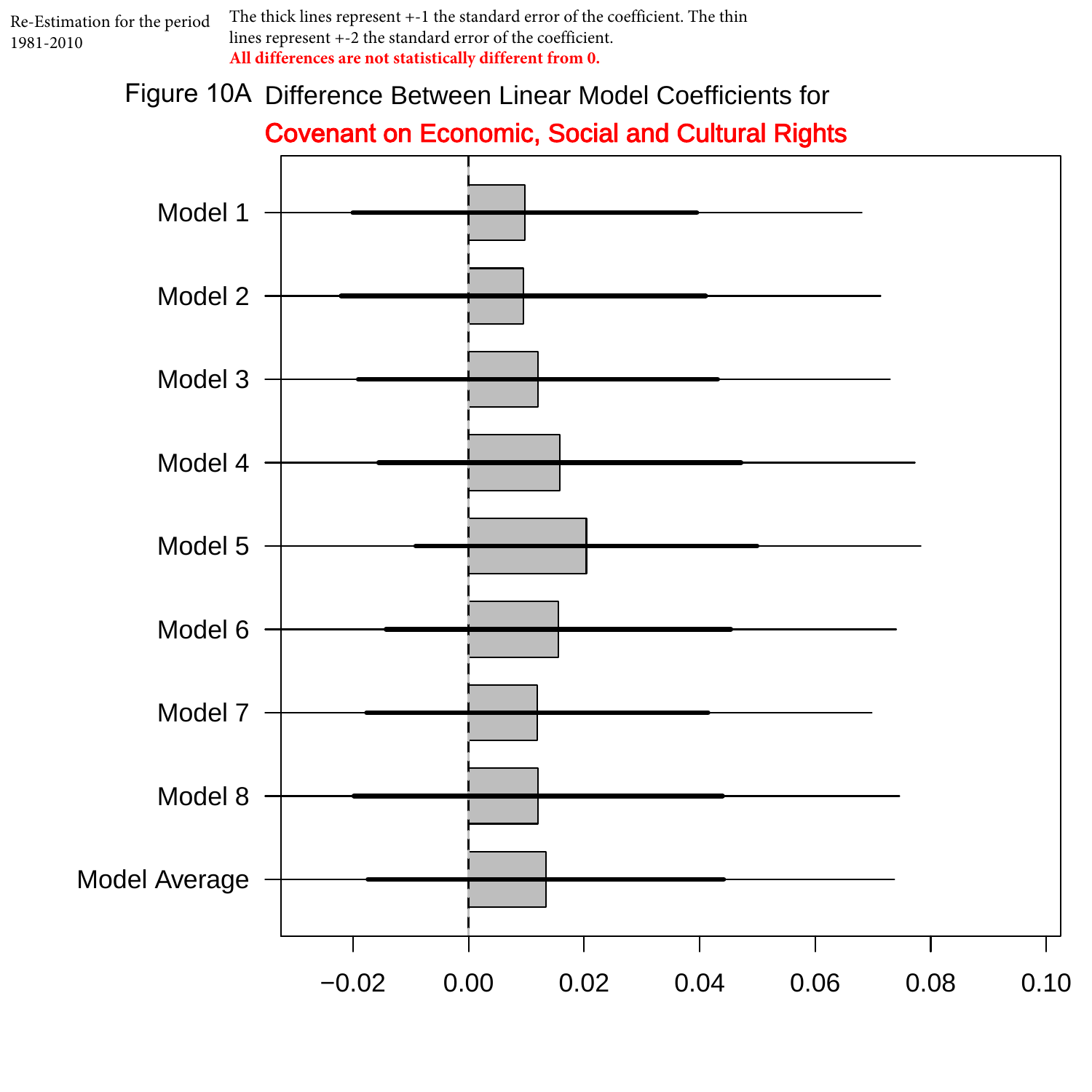The thick lines represent +-1 the standard error of the coefficient. The thin lines represent +-2 the standard error of the coefficient. **Six out of 8 differences are not statistically different from 0.** 

### Figure 11A Difference Between Linear Model Coefficients for